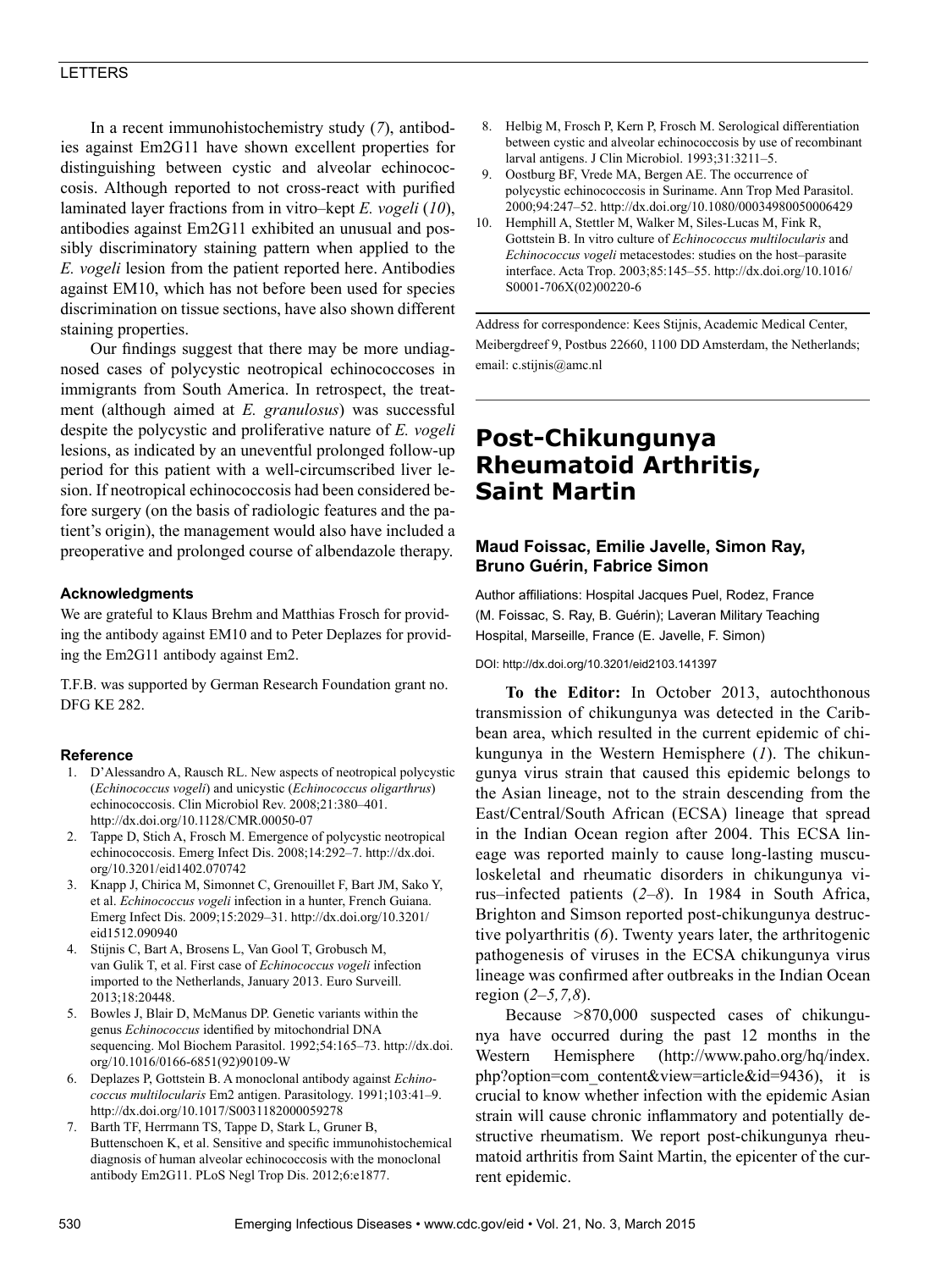A 70-year-old woman (artist–painter) in Saint Martin sought treatment in June 2014 for joint pains and disabilities persisting after chikungunya. Her medical history included high blood pressure, hypothyroidism, and 3 dengue infections. During October 2013, the patient had high-grade fever, intense fatigue, and a maculopapular troncular exanthema without lymphadenopathy. Five days later, she had distal polyarthritis (joint pain and swelling) in interphalangeal joints, wrists, and ankles without plantar involvement. Recent infection with chikungunya virus was confirmed (IgM and IgG against chikungunya virus was detected in 2 blood samples), and recent dengue was excluded according to the criteria of the National Reference Center on Arboviral Diseases (http://www.niaid.nih.gov/labsandresources/ resources/dmid/wrceva/Pages/default.aspx).

Despite initial brief improvement, the patient never totally recovered and subsequently chronic polyarthritis developed, which involved >10 joints, including interphalangeal joints, wrists, and knees. Nonsteroidal antiinflammatory drugs did not relieve the diffuse pain, stiffness, and swelling. She was given oral corticotherapy (20 mg/ day) beginning in January 2014. She was referred to another hospital in France 5 months later because of treatment failure. She reported continuous pain in the left knee and wrists and multiple tenosynovitis on flexors and extensors of the fingers (Figure). She did not report any fever or axial, shoulder, or hip pain. Radiographs of the involved joints showed no abnormalities.

The patient had mild inflammation (C-reactive protein level 13 mg/L, fibrinogen level 3.4 g/L) but no specific autoimmunity (results were negative for anticitrullinated peptide antibodies, rheumatoid factor, antineutrophil cytoplasmic antibodies, and antinuclear antibodies). Serologic results for viruses other than chikungunya virus were negative or indicated past vaccination. The patient's



**Figure.** Swollen and stiff hands of a 70-year-old woman with postchikungunya rheumatoid arthritis 10 months after acute infection with chikungunya virus, Saint Martin.

condition met the 2010 American College of Rheumatology/European League against Rheumatism criteria for rheumatoid arthritis (https://www.rheumatology.org/practice/ clinical/classification/ra/ra\_2010.asp), and the only cause observed for this disease was acute chikungunya. For this corticosteroid-resistant, seronegative, and nondestructive post-chikungunya rheumatoid arthritis, methotrexate was prescribed at a weekly low dose after exclusion of contraindications, but the patient was not followed-up after she returned to Saint Martin.

The reported case was caused by chikungunya virus infection during an epidemic in Saint Martin in October 2013. This unfavorable post-chikungunya outcome of chronic inflammatory rheumatism 8 months later indicates a probable course of post-chikungunya disorders in the Western Hemisphere, as has already been observed in Africa and Asia. Previous outbreaks in Réunion and India offer insights regarding patients' post-chikungunya chronic status with long-lasting pain and disability, impaired quality of life, and extensive treatment (*2,3,9*).

The spectrum of post-chikungunya rheumatic and musculoskeletal disorders includes multiple tendinitis and tenosynovitis, plantar fasciitis, mechanical disbalance in susceptible joints, tunnel syndromes, edematous polyarthralgia, rheumatoid arthritis, and psoriatic arthritis (*2,4,5*). Although the proportion of patients with chronic disease has decreased, post-chikungunya chronic inflammatory rheumatism, mostly rheumatoid arthritis, develops in  $\approx$ 5% of these patients (*8*). These patients had a poor prognosis and were given disease-modifying anti-rheumatic drugs (DMARDs), despite the postinfectious origin of rheumatism (*4,5*). Patients with post-chikungunya rheumatoid arthritis should benefit from methotrexate, which is recommended for treatment of classic rheumatoid arthritis (*10*).

In our experience, resistance to or dependence on corticosteroids beyond the third month after disease onset is highly evocative of post-chikungunya chronic inflammatory rheumatism. This finding requires early treatment with DMARDs to control the inflammatory process, prevent bone erosions, and prevent inevitable side effects of prolonged corticotherapy. To date, the efficacy of different DMARDs for treatment of post-chikungunya chronic inflammatory rheumatism has not been evaluated. Therefore, physicians should follow the international guidelines for treatment of classic rheumatoid arthritis and psoriatic polyarthritis, which recommend methotrexate as first-line treatment for patients fulfilling chronic inflammatory rheumatism criteria after 3 months of evolution.

We found that the Asian strain of chikungunya virus has induced arthritic disorders in the Western Hemisphere. Thus, a possible increase in post-chikungunya rheumatoid arthritis should not be overlooked. Physicians and public health authorities should prepare a response to the patients'